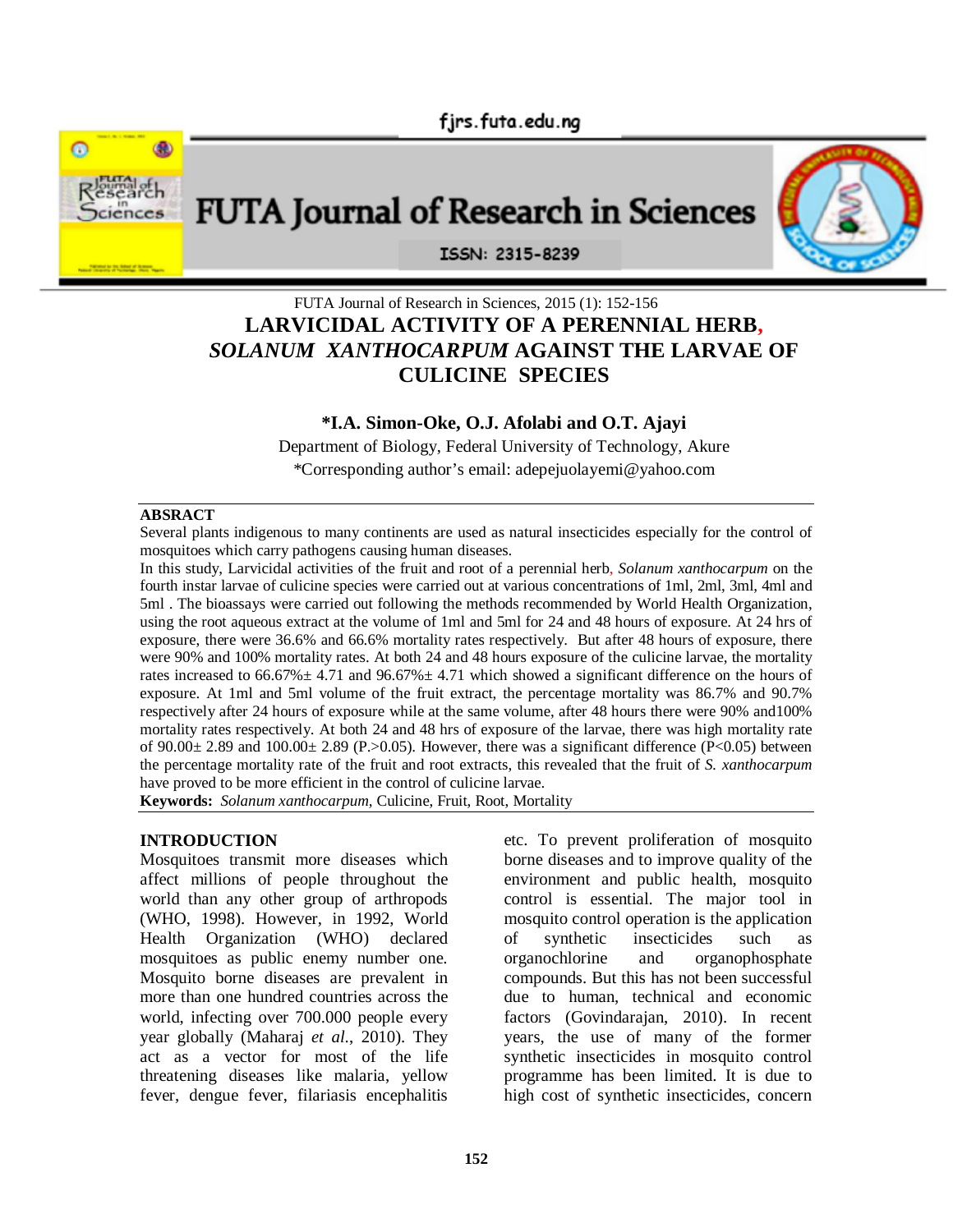for environmental sustainability, harmful effect on human health and other non-target populations. These factors have resulted in an urge to look for environmental friendly, cost effective, biodegradable and target specific insecticides against mosquito species (Arivoli and Tennyson, 2011).

One of the most effective alternative approaches under biological control programme is to explore the flora biodiversity and enter the field of using safer insecticides of botanical origin as a simple and sustainable method of mosquito control (Harve *et al.*, 2004).

Approximately, 1,200 plants species have been described as having potential insecticidal value while Sukumar *et al*. (1991) listed and discuss 344 plant species that only exhibited mosquitocidal activity.

Simakova and Pankova (2008) reviewed the current state of knowledge on larvicidal plant species, extraction processes, growth and reproduction, inhibiting phytochemicals, botanical ovicides, residual capacity and effects on non-target organisms.

Adeiza *et al*. (2008) reported that more than 2000 plant species have been known to produce chemical factors and metabolites of values in pest control programmes. Members of the plant families include *Solanaceae, Labratae, Asteraceae, Miliaceae, Cladophoraceae, Oocystaceae and Rutaceae.* Phytochemicals are botanicals which are naturally occurring insecticides obtained from floral resources. The active toxic ingredients of the plant extracts are secondary metabolites that they are endowed with to protect them from herbivores. Some of their functions include the blockage of calcium channels in the cell membrane, hormonal imbalance and disruption of molecular events of morphogenesis. Applications of these plant phytochemicals in the control of mosquitoes have been in use since 1920s (Shahi *et al.*, 2010). The efficacy of phytochemicals against mosquito larvae can vary significantly depending on plant species, Plant parts used, age of plant parts (young, mature or senescent), solvent used during

extraction affect the efficacy of plants used against vector species.

Therefore, this study was carried out to determine the larvicidal effect and at different concentrations of *S. xanthocarpum* on the larvae of culicine mosquitoes, since mosquitoes could be easily controlled at the larval stage.

# **MATERIALS AND METHODS**

The research was carried out at the Federal University of Technology, Akure, Ondo State. Akure is the capital city of Ondo State, Southwest, Nigeria. It is situated at Longitude  $50^0$ E and Latitude  $70^0$  N. The plant materials (*Solanum xanthocarpum)* were collected from Akure metropolis.

## **Collection of Mosquito Larvae**

The second and third instar larvae stage of culicine species were collected from artificial sources of water within the University. After collection, they were transferred into the Laboratory and reared into the fourth instar stage.

#### **Extraction of plant materials**

The unripe fruits and the roots of *S. xanthocarpum* were weighed, blended and centrifuged at 270r.p.m. The suspensions were filtered using a fine muslin cloth. Serial dilution with distilled water were made from the stock solution to obtain different concentrations of 1.0, 2.0, 3.0, 4.0 and  $5.0Mg/L$ 

For the phytochemical analysis of the extraction, the extracts of fruit and root were gotten using ethanol and distilled water. 10g of the blended sample of both the fruit and root were weighed, each into a beaker and 60ml of the solvent added, covered and the mixtures were left for 72 hours. The extracts were separated from the filtrates using Whatman filter paper. The solvent were left to evaporate and the filtrates weighed to determine the percentage residue yield.

A total of ten (10) fourth instar larvae were introduced into a 500ml glass beaker containing various concentrations of the root and fruit extracts. The treatments replicated three times and each replicate set contain one control (5ml of distilled water).

Observations were made after 24 and 48 hours of exposure. The dead larvae from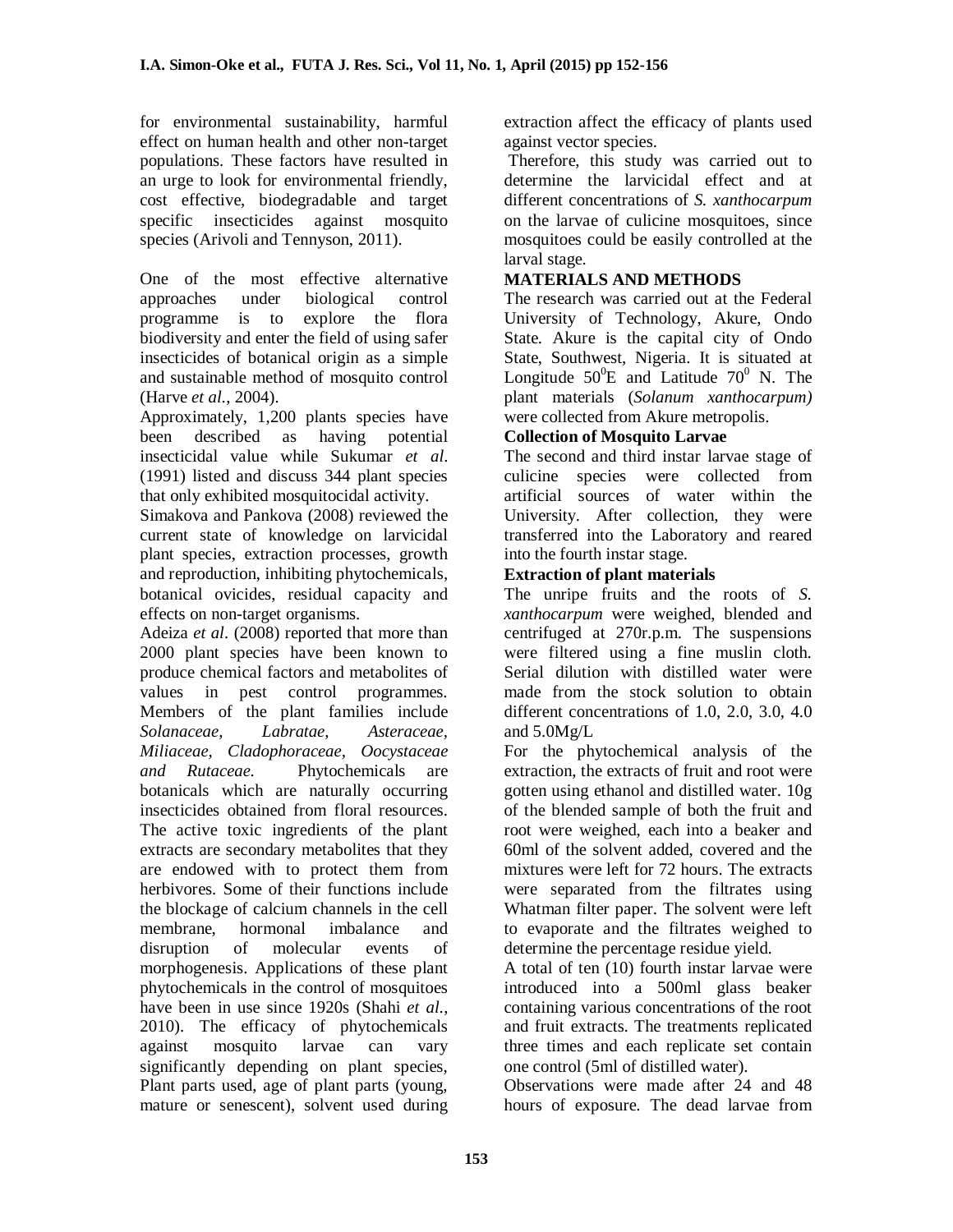each concentration and replicates were counted and recorded.

#### **Phytochemical screening**

The extracts were screened for the presence of secondary metabolites and constituents using conventional protocol for detecting the presence of alkaloids, tannin, saponins and resins.

#### **Data Analysis**

 The data obtained were statistically analyzed using one way ANOVA at 95% level of significance for the mean and Standard Error.

#### **RESULTS**

The results obtained from the phytochemical screening of the plants revealed the presence of Saponin and Alkaloids in the fruits and only Saponin in the roots (Table 1).

The highest mortality rate of 66.67% at 5ml volume and the lowest mortality rate of 36.67% at 1ml volume were obtained after 24 hours exposure of the larvae in the root extract while at 48 hours exposure of larvae, 96.67% and 100% mortality rates were obtained at 1ml and 5ml volume (Table 2).

The fruit extracts result showed that, after 24 hours exposure of larvae at 1ml concentration, the mortality rate was 86.67% and at 5ml concentration, the highest mortality rate was 90.00%. 100% mortality rates were obtained for 1ml - 5ml concentrations after 48 hours which showed a significant difference from the mortality rates obtained from root extracts (Table 3).

Table 1: Phytochemical composition of Ethanolic Extract of seed and root of Solanum xanthocarpum

| Solanum      | <b>Tannin</b>  | Saponin | Phlobatannin |                          |                          | Salkowski Alkaloid Keller-Kelani Flavonoid |                          |
|--------------|----------------|---------|--------------|--------------------------|--------------------------|--------------------------------------------|--------------------------|
| Xanthocarpum |                |         |              |                          |                          |                                            |                          |
| Seed         |                |         | ۰            | $\sim$                   |                          |                                            | ٠                        |
| Root         | $\blacksquare$ |         | ۰            | $\overline{\phantom{a}}$ | $\overline{\phantom{a}}$ | $\overline{\phantom{a}}$                   | $\overline{\phantom{a}}$ |

Kev: Absent-Present  $+$ 

Table 2: Mortality rate of Culicine larvae at different concentration of Aqueous extract of Solanum xanthocarpum root.

|         | Plant extracts Time(hr) | 1ml               | 2ml               | 3ml                                 | 4ml               | 5ml                |
|---------|-------------------------|-------------------|-------------------|-------------------------------------|-------------------|--------------------|
| of root | 24                      | $36.67 \pm 4.41b$ | $40.00 \pm 2.89c$ | $53.33 \pm 2.36c$                   | $63.33 \pm 4.71$  | $66.67 \pm 4.71b$  |
|         | 48                      | $96.67 \pm 4.41c$ |                   | $96.67 \pm 2.89d$ $96.67 \pm 2.36d$ | $96.67 \pm 4.71c$ | $100.00 \pm 4.71c$ |
|         | 24 (control)            | $10.00 \pm 4.41a$ |                   | $00.00 \pm 2.89a$ $00.00 \pm 2.36a$ | $00.00 \pm 4.71a$ | $00.00 \pm 4.71a$  |
|         | 48 (control)            | $10.00 \pm 4.41a$ | $10.00 \pm 2.89b$ | $00.00 \pm 2.36a$                   | $00.00 \pm 4.71a$ | $00.00 \pm 4.71a$  |

Figures are percentage Mean + SE of three replicates, means having the same letters in the same column are not significantly different by New Duncan's Range Test (p<0.05).  $SE = Standard Error$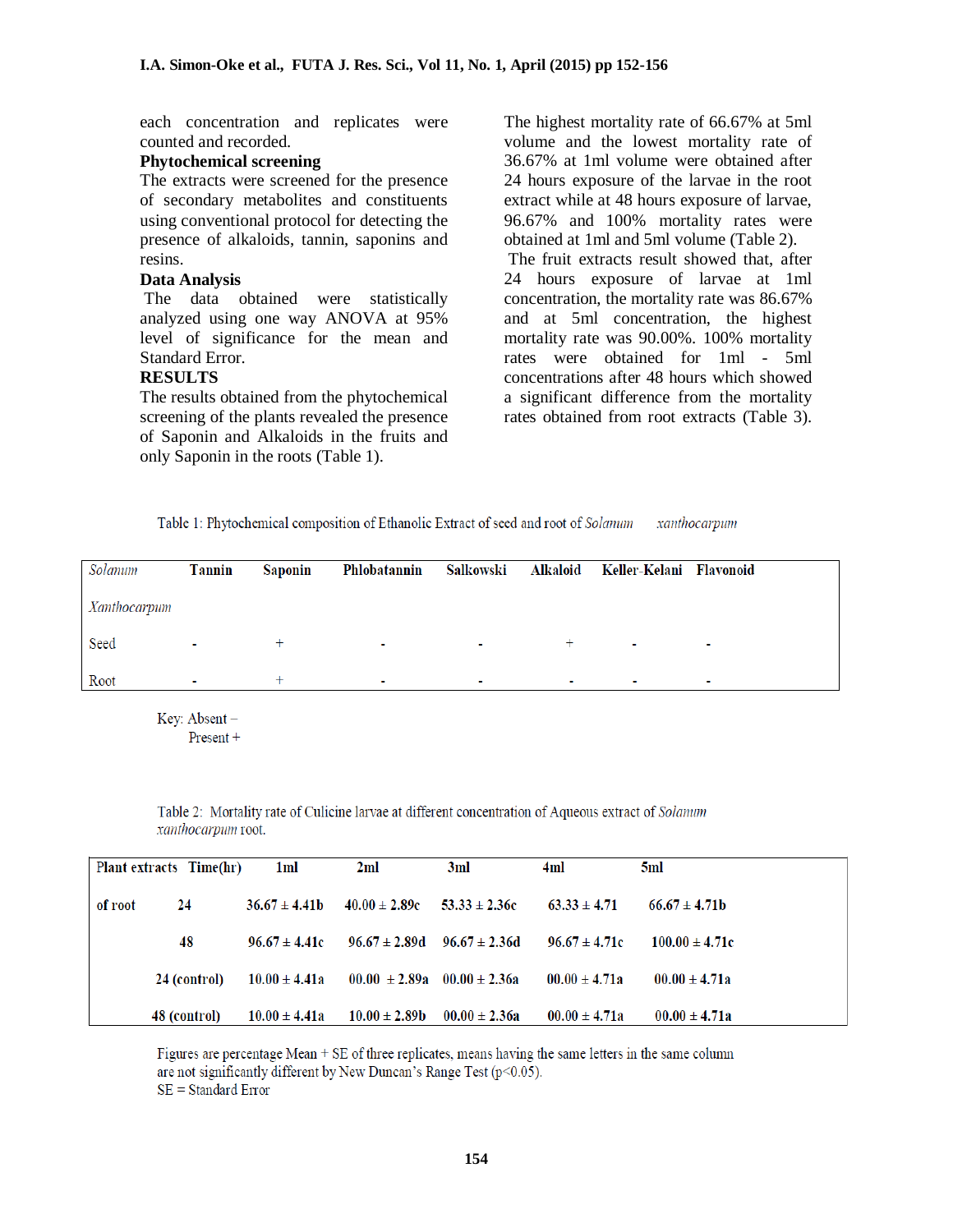| <b>Plant extracts</b> | Time (hr)   | 1ml                | 2ml                | 3ml                | 4ml                | 5ml                |
|-----------------------|-------------|--------------------|--------------------|--------------------|--------------------|--------------------|
| <b>Seed</b>           | 24          | $86.67 \pm 4.41b$  | $88.00 \pm 2.89$ b | $88.67 \pm 6.24b$  | $89.00 \pm 5.77$ b | $90.67 \pm 5.77$ b |
|                       | 48          | $100.00 \pm 4.41b$ | $100.00 \pm 2.89c$ | $100.00 \pm 6.24c$ | $100.00 \pm 5.77c$ | $100.00 \pm 5.77c$ |
|                       | 24(control) | $10.00 \pm 4.41a$  | $0.00 \pm 2.89a$   | $00.00 \pm 6.24a$  | $10.00 \pm 5.77a$  | $0.00 \pm 5.77a$   |
|                       | 48(control) | $10.00 \pm 4.41a$  | $0.00 \pm 2.89a$   | $10.00 \pm 6.24a$  | $10.00 \pm 5.77a$  | $0.00 \pm 5.77a$   |

Table 3: Mortality rate of Culicine larvae at different concentrations of aqueous extract of the seed of Solanum xanthocarpum

#### **DISCUSSION**

This research work demonstrated the potency of the fruit and root extracts of *Solanum xanthocarpum* in the control of mosquito larvae (Culicine). The highest mortality rates were obtained in the fruit extracts after 48 hours exposure while the lowest mortality rate was obtained in 1ml volume of the root extract. Fruit extracts seemed lethal than the root extract which may be as a result the presence of active chemicals; Saponins and Alkaloids in the fruit extract. Alkaloids such as Carpaine work by constricting blood vessels and depressing autonomic nervous system activity. This compound contributes to the insecticide's effectiveness in controlling the larvae of mosquitoes. Users spray the insecticide in pools of stagnant water where the mosquito lays its eggs. The alkaloid kills the larvae, disrupting the life cycle of the mosquito.

This is similar to the findings of (Singh and Bansal, 2003) who investigated the larvicidal activity of *S. xanthocarpum* crude extract against the larvae of *Anopheles culicifacies, Anopheles stephensi* and *Aedes aegypti* at different degrees of toxicity of the crude extract of different parts of the plant .They observed that the fresh seed extract were more effective than other parts. There was a significant difference (P<0.05) between the percentage mortality of the

extracts of seed and that of the root of *Solanum xanthocarpum.* This is in agreement with the findings of (Mohan *et al*, 2005) where they observed that the root extracts of this plant showed synergistic effect with cypermethrin when evaluated against the larvae of *Culex quinquefasciatus*  and *Anopheles stephensi.*

Total mortality rate was observed at 48 hours and at different concentrations of the seed and root which may be due to environmental changes of these larvae which make them more susceptible. Sukumar, (1991) also stated the existence of variations in the toxicities of phytochemical compounds on target species of the plant parts from which they are extracted, responses in species and developmental stages of species to the specified extract, solvent of extraction, geographical origin of the plant, photosensitivity of some of the compounds in the extract and the effect of growth and reproduction.

*S. xanthocarpum* fruit with highest percentage mortality could be used as a larvicide while the root also can be administered at higher dosages where the seed is not available. This study shows that aqueous extracts of *S. xanthocarpum* plant can be used as environmental-friendly and sustainable insecticide to control mosquito vectors, since its